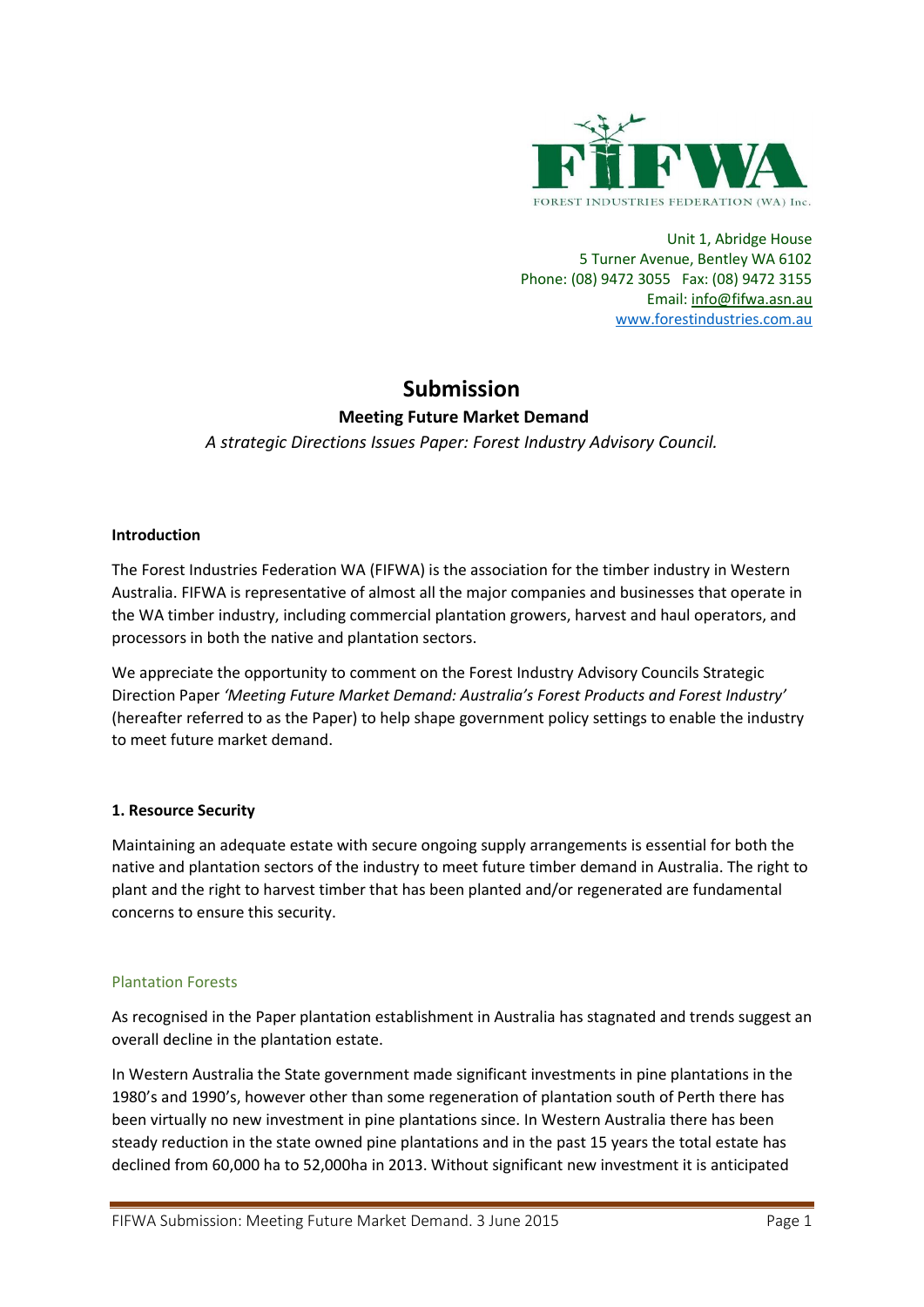that this trend will continue and a combination of factors including fires, drought, urban development and a decision not to replant the Gnangara plantation will reduce the state owned estate to as little as 40,000ha by 2020.

Hardwood plantations (primarily bluegum grown for woodchip exports) expanded rapidly in WA under managed investment schemes, (particularly in the late 1990's and early 2000's). However the global financial crisis and the subsequent collapse of some MIS companies brought an end to this expansion and since this time there has been a consolidation of companies and a reduced rate of replanting.

There is approximately 413,000ha of plantations in Western Australia and declining.

# Native Forests

A lack of resource security in the native timber sector has been a principle concern in Western Australia. With minimal private native forestry in WA the estate is essentially held and managed by the state. Multiple changes in state government policy have dramatically reduced the size of the estate available for timber harvesting and therefore the allowable cut to the industry. Of the 2.4 million ha of state native forest, over 62% is in conservation reserves, prohibiting timber harvest, (although not necessarily prohibiting other disturbance activities such as mining). The conservation estate consists of 100% of the old growth forests as well as large areas of the industry's well managed and productive regrowth forests which had previously been harvested and regenerated for future timber production.

A lack of resource security generally has stifled investment in the WA timber industry.

Mechanisms to secure the existing timber estate:

# a) WA Regional Forest Agreement

Across the sectors a declining estate is a real point of vulnerability for the future of the timber industry. Consideration needs to be given to mechanisms to secure the existing estate, protecting it from incremental decline.

The WA Regional Forest Agreement (RFA) is a bilateral agreement between the State and the Commonwealth, implemented to provide ecologically sustainable forest management, an expanded CAR reserve system and to provide opportunities for the wood processing industry by way of increased security of wood supply.

While there are a number of industry development commitments upheld by the WA RFA which remain a value to the industry, changes in state legislation increased native forest reservation and exceeded commitments made by the parties to the agreement for forest reservation. This dramatically reduced the envisaged levels of sustainable timber yield available to the industry. The introduction of the States '*protecting our old growth forests'* policy shortly after the signing of the WA RFA severely compromised the agreement.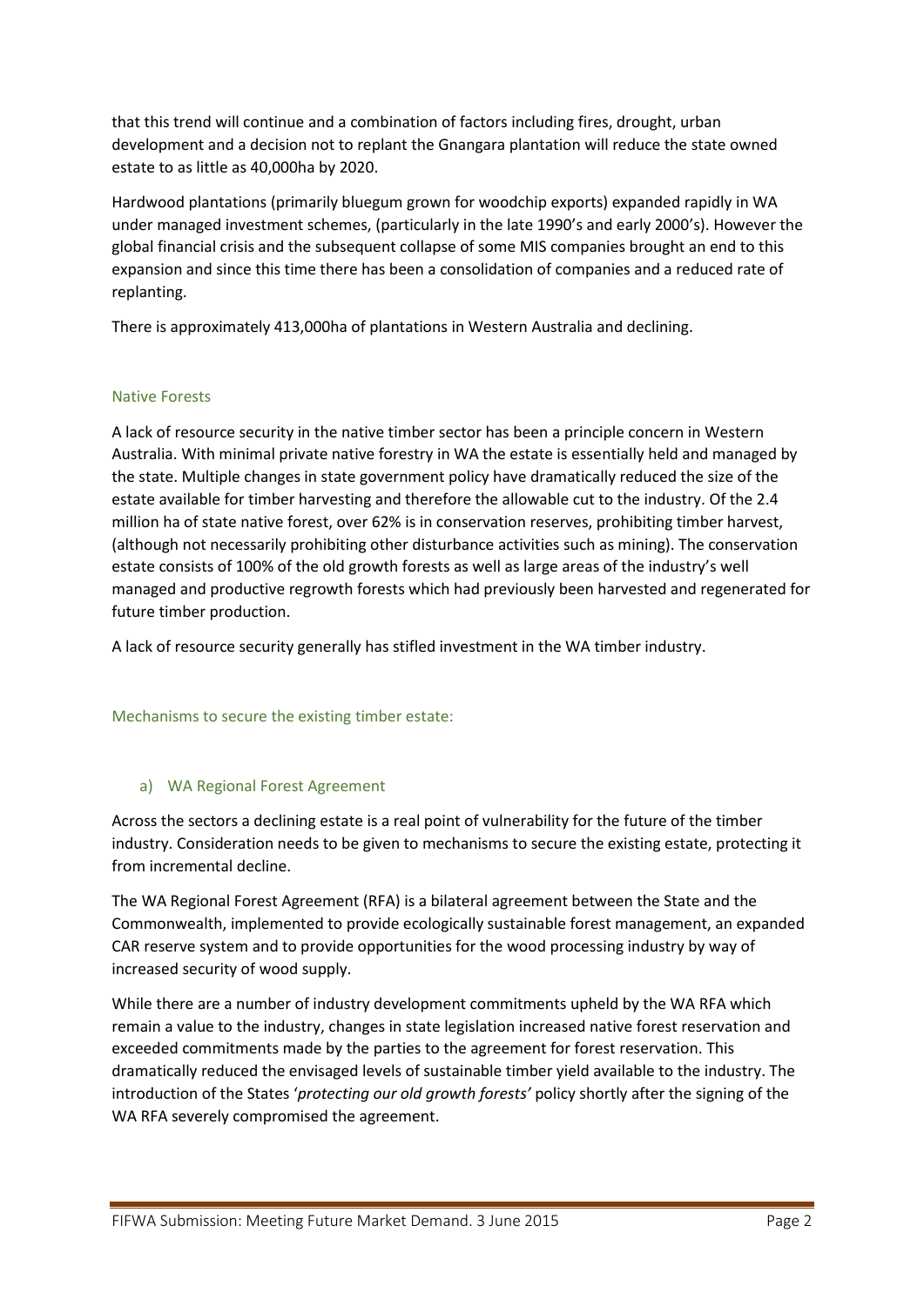RFA's should be a cornerstone of forest resource security, both for the plantation and native forest estates on public land however they have failed in this regard in WA. The RFA should therefore be strengthened in its renewal to provide the level of resource security intended.

The right to plant and the right to harvest are also critical considerations to ensure complete resource security. If either a native regrowth forest or a plantation is established and managed for the purpose of producing timber or pulp wood the right to harvest the plantation should not be in question. In Western Australia we have seen examples of challenges to harvest commercially managed regrowth forests and plantations at the time of harvest. Timber estates should be treated no differently to any other agricultural crop, in that they are grown for the purpose of harvest. Again the RFA should be strengthened to ensure the right to harvest is made explicit by the active forest management plans within the RFA area.

Mechanisms to protect the existing timber estate and the right to plant, harvest and regenerate this timber is the first step in providing a greater level of resource security for the future of the industry.

**Recommendation:** The RFA should be strengthened to provide a greater level of resource security to the industry; protecting the existing estate from incremental decline.

**Recommendation:** The RFA should ensure the right to regenerate managed forests and the right to harvest them periodically and at maturity.

# b) Forest Management Plan (FMP)

The WA Forest Management Plan (FMP) is a 10 year plan for the management of state owned forests. The RFA overlaps a significant proportion of the FMP, although not entirely. The RFA is largely enacted through the WA FMP, yet the two plans are not well aligned. The FMP is currently a fixed 10 year plan, the RFA a 20 year plan. The interim 5 yearly assessments do not align nor is there a consistent renewal mechanism. Ideally the two plans should run parallel to each other, over a longer time frame of 20 – 30 years, with a rolling renewal mechanism and corresponding interim assessments.

**Recommendation:** Administration of the WA RFA and WA FMP should be aligned, and introduced under a longer term (20+ yrs.) rolling arrangement.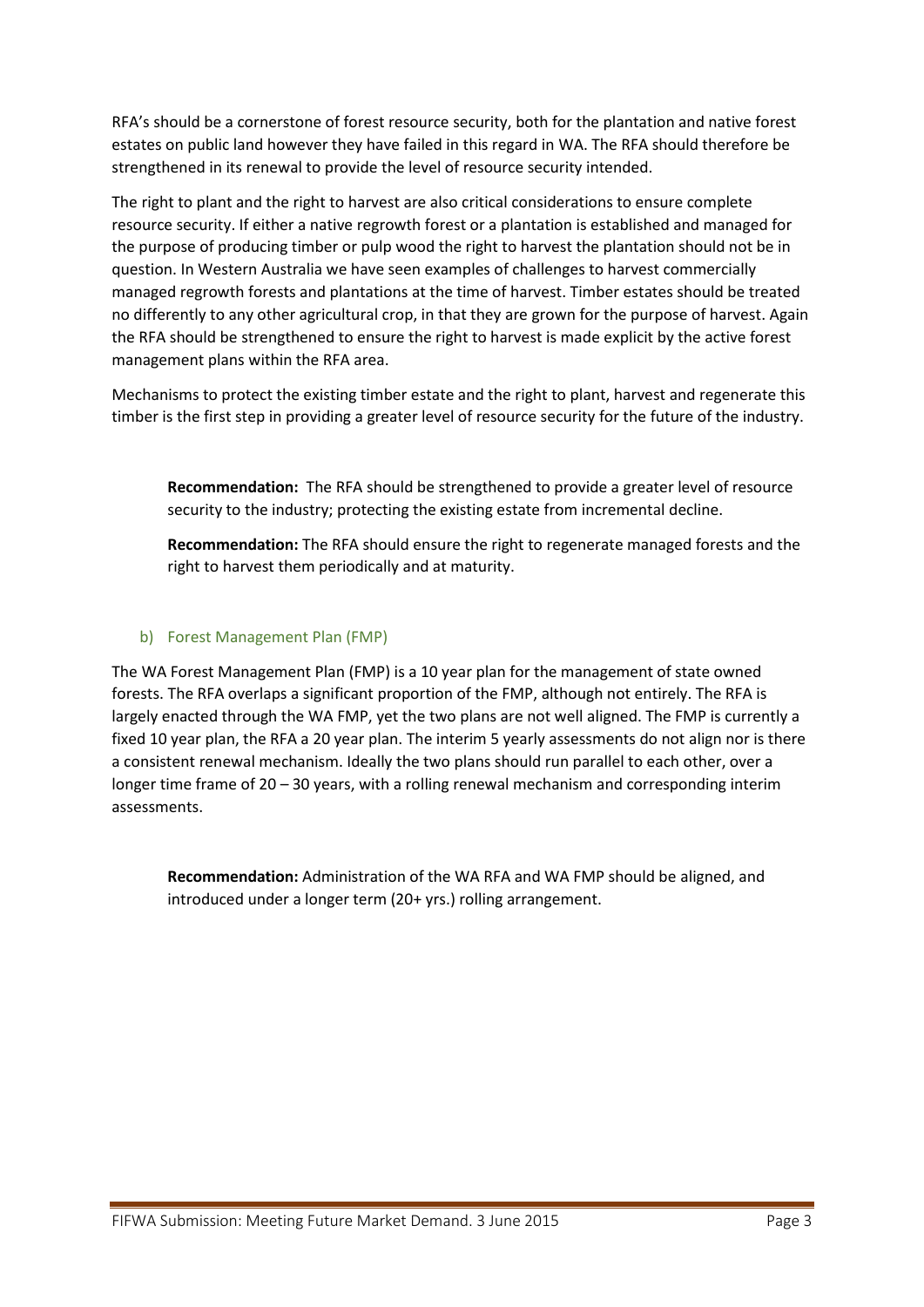#### Mechanisms to expand the timber estate: new investment

As recognised in the Paper, retaining and building the timber estate is essential to meet future demand and boost the competitiveness of the industry.

#### a) MIS

The Managed Investment Schemes (MIS) in combination with the plantation taxation arrangement was successful in attracting private investment for new plantation establishment.

While it is recognised past practices of MIS companies and financial planners resulted in adverse impacts for investors, there have been several inquiries and reviews into the MIS structure and the plantation taxation arrangement. These reviews have resulted in significant changes to both the taxation arrangements and the ASIC disclosure requirements. Under a strengthened structure, MIS could continue to be a very effective mechanism to stimulate investment in private forestry.

**Recommendation:** Under the reformed structure, MIS should be supported by government and encouraged by industry to attract new plantation investment.

#### b) Off-Setting the fibre footprint

The Conservation Fund is an American organisation which has established a public-private fund to protect working forests in America. The Fund seeks private partnerships to purchase and expand working forests.

Apple have recently become a partner to the scheme purchasing two forests to help supply their packaging needs. This is a step beyond purchasing certified paper products, it is purchasing whole working forests to protect and increase the acreage of managed forests in America. The Conservation Fund is able to ensure the land remains dedicated to forestry into the future through forestry conservation easements on the land. This may be an emerging opportunity for attracting new investment and creating long term resource security in Australia, particularly as large corporations like Apple seek to offset their fibre footprint by investing in similarly managed forests around the world.

A model such as this may provide an opportunity for farm forestry and private native forestry which is often challenged in a competitive environment by the high cost of land.

**Recommendation:** Consideration should be given to how to attract investment in plantation expansion in Australia by undertaking a review of successful models internationally.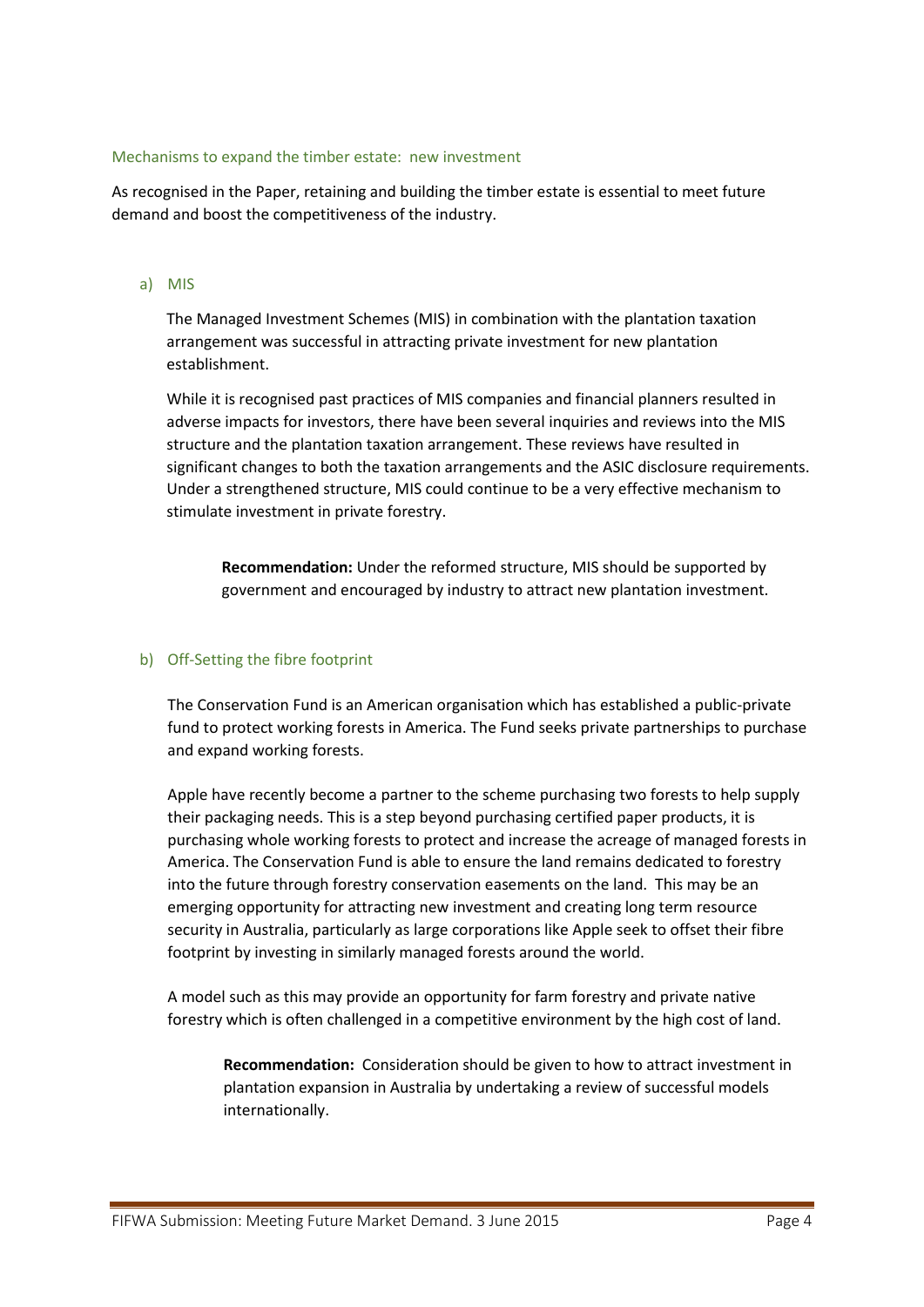#### c) Offsetting costs.

Compliance costs are a major inhibiting factor against local manufacturing in Australia. Opportunities for offsetting these costs, particularly net energy costs could improve competitiveness for the industry. The Renewable Energy Target and associated tradeable certificates is one example of a potential opportunity to offset energy costs. The scheme was designed to credit energy generated from renewable sources. Biomass, irrespective of forest

type, is recognised as a renewable fuel source all over the world, but not yet in Australia. With the incentive of renewable energy certificates wood offcuts and forest residues could be used to generate energy, reducing the reliance on non-renewable coal or gas fired power and heat production.

The lack of incentives to make use of forest residues and wood waste for energy generation is a missed opportunity as far as taking full advantage of all the renewable energy options in Australia but also a missed opportunity for business operating in the industry to offset their energy costs, enhance competitiveness and attract new investment in the sector.

**Recommendation:** Encourage efficiency improvements within the industry including through support for renewable energy production utilising forest and wood waste.

#### d) Carbon Policy

Land based carbon abatement schemes are also potential mechanisms to drive investment in the industry. With net carbon sequestration in forests and long term carbon storage in harvested wood products the industry is well placed to contribute to the carbon abatement effort. The timber industry in many ways should be at the forefront of carbon policy considerations. However, the current policy framework fails to recognise the carbon sequestration of managed forests over successive rotations, nor the carbon stored in timber products. If carbon credits could be obtained for commercially managed forests or for carbon stored within locally produced timber products this would undoubtedly attract investment in the industry.

**Recommendation:** Government policy should support and encourage the development of methodologies to credit carbon sequestration in commercially managed forests, and recognise the carbon stored in timber products.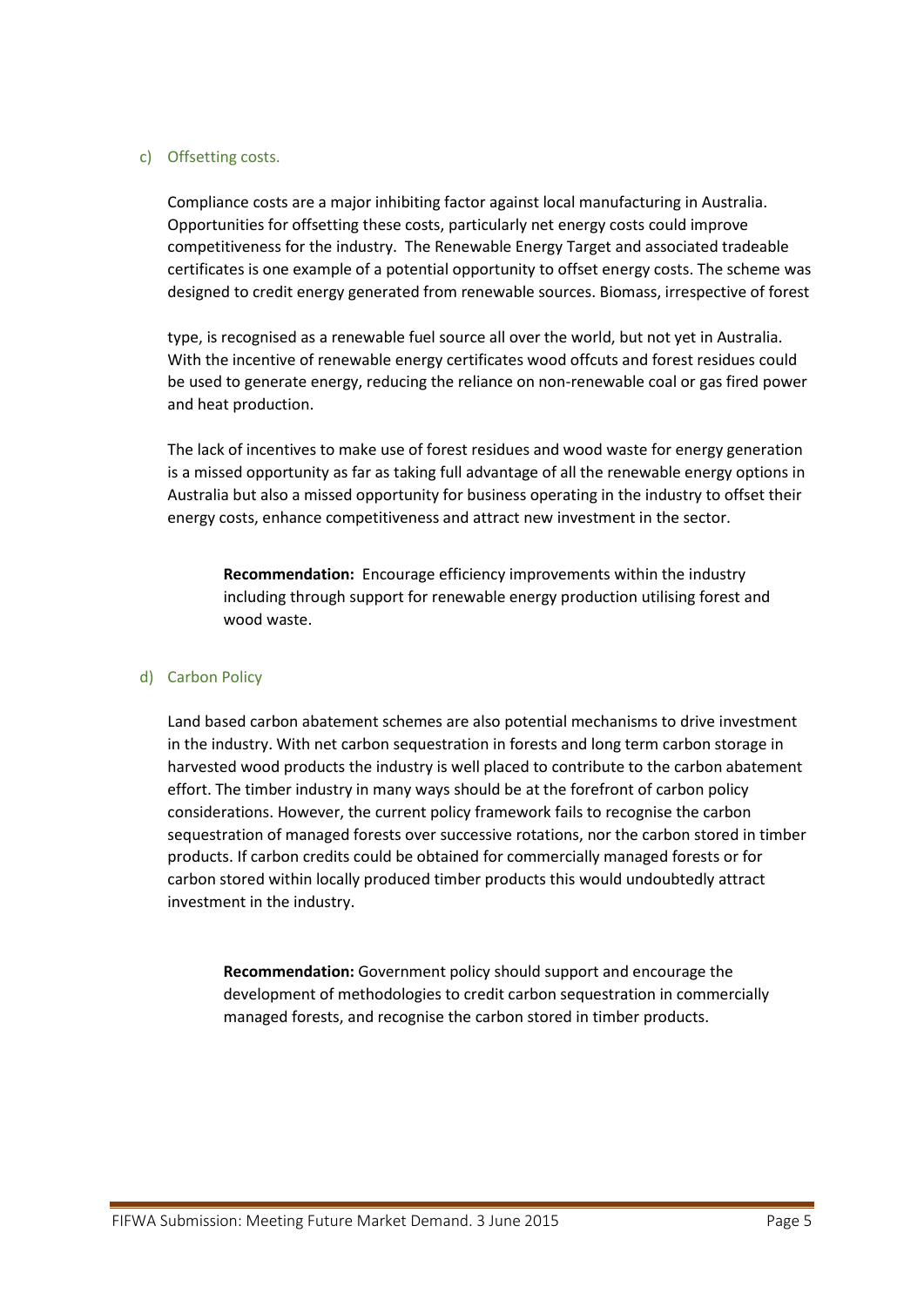#### Fire

Another aspect of resource security is dealing with the challenges of a drying climate and increased incidence of bushfire. Recently in Western Australia there has been significant loss of standing volume through bushfire.

With reduced active forest management in native forests, fuel loads have been allowed to build heavily to unprecedented levels, significantly contributing to the severity of bushfires. While prescribed burns offer a partial solution, timber harvesting also has a role to play in this space. Given a healthy residue market and the right government policy settings it is possible much of the fuel in the forest could be collected and converted to fuel for electricity, or liquid fuels. While making use of biomass is efficient, managing the fire risk is essential to protect the existing estate from bushfires.

**Recommendation:** Encourage active mechanical fuel reduction activities in the forest for commercial use (residue for bioenergy) and adopt non-commercial strategies (prescribed burning) to protect the public assets, the industry and regional communities from severe bushfires.

#### **2. Strengthened regional approaches**

The Paper raises the notion of forestry hubs- focusing development around the value chain of a region. We recognise the Bunbury region as one such existing forestry hub in WA, given the number of significant processors located within the region, an enhanced infrastructure network including port facilities and availability of support services. There are other regional areas with the potential to develop as forestry hubs with an effective national framework to promote infrastructure development, such as Albany.

The benefits associated with scale have plateaued in WA due to the declining resource base. While attracting new investment is necessary, attracting new investment in the right location is essential. Past efforts to expand the plantation estate such as MIS and 'Infinitree' resulted in a disjointed array of plantings some of which ultimately proved to be uneconomic to harvest due to their size or distance from processing facilities. One option to enhance the notion of forestry hubs may be to look at how to focus new investment within priority areas or within an economic transport distance to priority areas. Treating plantations as infrastructure within forestry hubs could enable them to be established through the issue of bonds or by way of long term interest only loans.

Similarly a national framework to focus infrastructure development such as transport networks (including critical road links between major routes) within forestry hubs and priority areas servicing the hubs could generate transport and haulage efficiencies. A national framework should give special consideration to the specific and unique requirements of heavy haulage vehicles to maximise transport efficiency, minimising interaction between freight and local traffic routes where possible. An example of such an initiative in Western Australia is the Road to Exports project by the Bunbury Wellington Economic Alliance. While there have been some successes, it remains a concern to industry major transport routes continue to be impinged upon by local residential development, traffic calmers, roundabouts and traffic lights.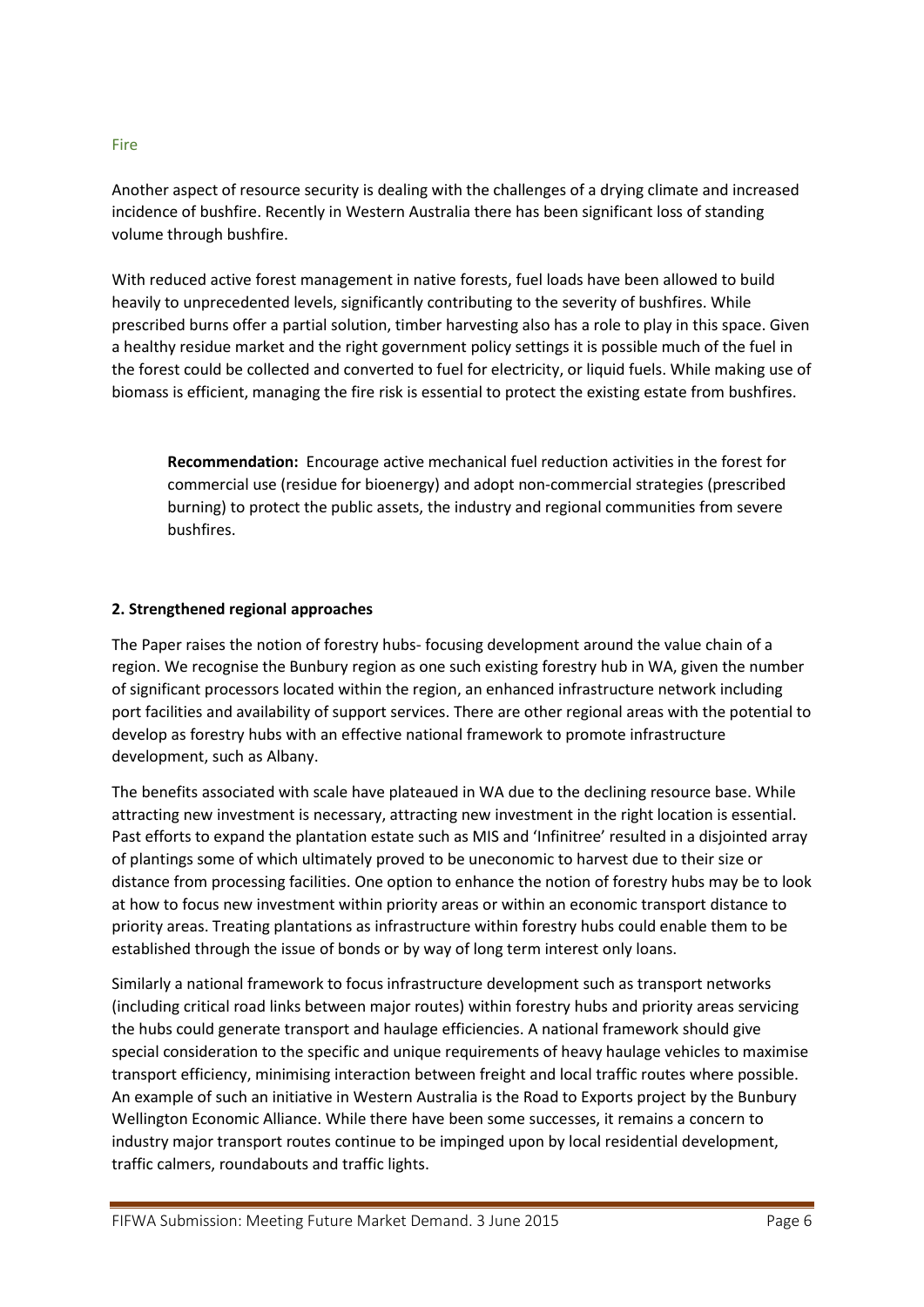**Recommendation:** Seek ways to prioritise new investment in plantations within a viable distance (e.g. 150km) of existing processing facilities.

**Recommendation:** seek a national framework to focus transport infrastructure spending around forestry hubs giving special consideration to the needs of heavy haulage vehicles to maximise transport efficiency

# **3. Research and Development**

The Paper acknowledges the importance of R&D and states that *'Industries that do not innovate will inevitably lose market share to those that do'.* Yet there has been a major decline in R&D funding affecting forestry research at CSIRO, and the closure of Cooperative Research Centres (CRC's) and rural R&D corporations (RDC).

The foremost concern with this trend is the permanent loss of key personnel; scientists with specialist knowledge in forestry based research, which are not easily or quickly replaced.

In WA there has been interest is pursuing permanent CRC's to maintain a core group of specialist scientists with a structure to deliver flow through operational implementation.

Given the changing nature of the resource both in native and plantation forestry, research into improving the quality of resource is considered essential work. Principally the areas of research of most interest to the WA industry include; Genetics. Tree breeding to enhance pest and drought tolerance, tree breeding to enhance specific characteristics for pulp or sawn wood production, water modelling to inform state water reform processes and timber durability testing.

International consortiums for R&D may provide opportunities to build on the body of scientific knowledge already in existence and minimise duplication.

Another key consideration is adopting voluntary matching for R&D. Amendments made to the Forestry Marketing Research and Development Services Act (2007) in 2013 enabled the FWPA to access compulsory levies and matching payments provided by the Australian Government. These amendments also allowed for the FWPA to claim matching payments for voluntary contributions. However the relevant regulations were never enacted. FIFWA has supported past lobbying efforts and maintains that the regulations allowing for voluntary matching should be enacted.

**Recommendation:** Review recent studies into R&D restructure, with a view to retain key scientific personnel and to enhance the body of knowledge in the Australian forest products sector.

**Recommendation:** Prioritise research according to industry requirements.

**Recommendation:** Enact regulations to allow for the voluntary matching of R&D funding.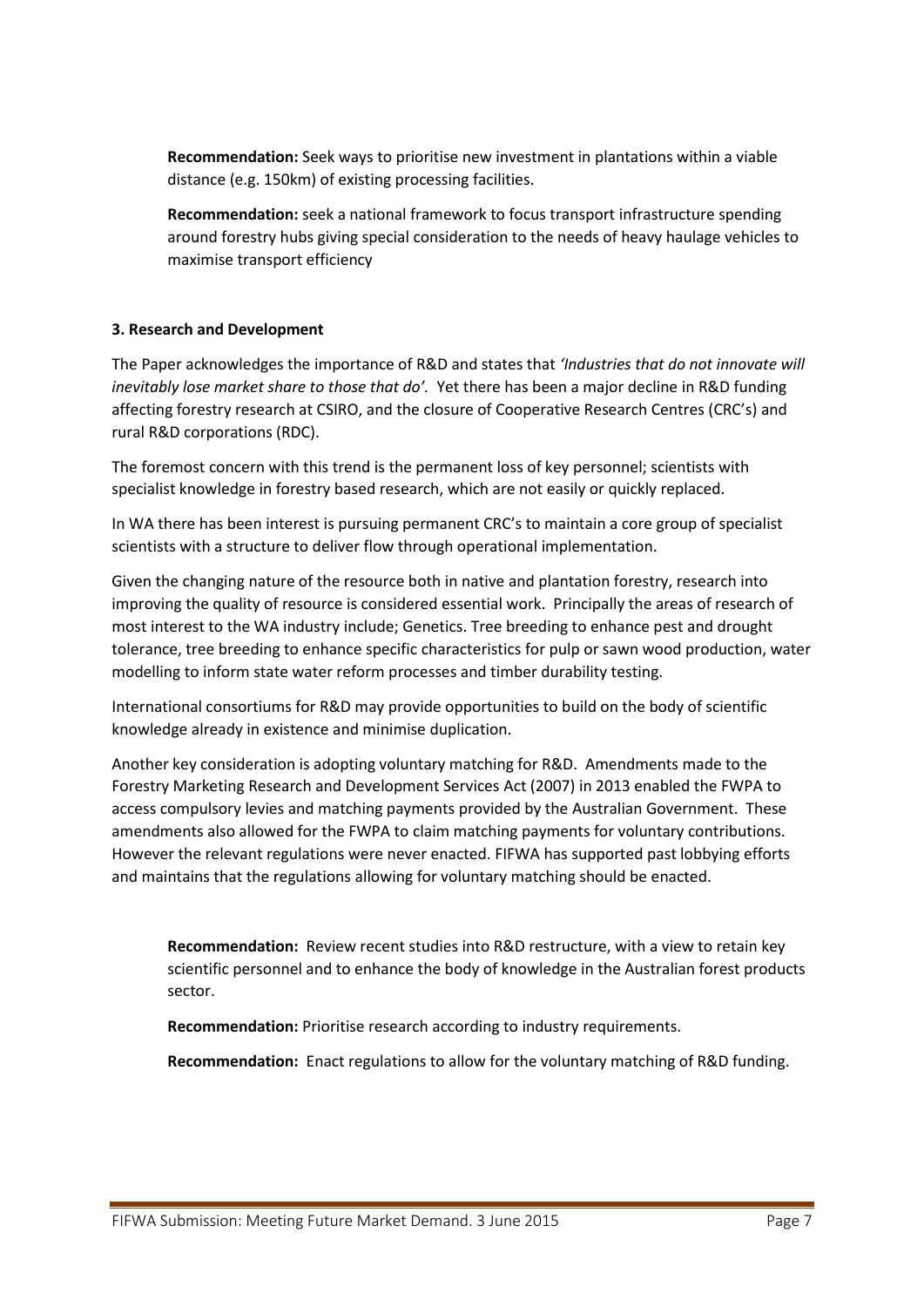# **5. Consumer and Community Engagement**

# Certification

The Paper states '*the forest products sector continues to be responsive to community views'*. This is true of both the native and plantation sectors the result being nearly all forests in Australia carry some level of forest certification. Certification should provide a market advantage, however while customers and retailers are increasingly requesting certified timber anecdotally only a small proportion of consumers actively seek out certified products.

Certification schemes should be transparent and credible; they should recognise the existing regulation surrounding forest management in Australia and not restrict trade or unnecessarily increase the costs of forest management.

The WA industry has expressed a view that there should be a greater promotion of the Australian Forestry Standard particularly internationally. Industry-Government trade missions should actively promote the Australian Forestry Standard to seek a greater recognition of the brand.

**Recommendation:** International Industry-government lead trade missions should actively promote the AFS/PEFC international brand.

#### Wood Encouragement policy

Wood first or wood encouragement policies are relatively common in countries such as Canada. Recently La Trobe City Council in Victoria adopted a wood encouragement policy to ensure wood is given careful consideration by designers, architects and builders for council projects in the region. For La Trobe the policy almost certainly will drive the need for technically skilled people, training, research and development. The Council's policy has also attracted AusTimber 2016, a major international event which will bring a large influx of visitors to the region.

Wood encouragement policies signify the importance of the timber industry to particular regional areas. It would be ideal for forestry hubs to adopt wood encouragement policies to promote the significance of the industry to the region whilst benefiting from local job creation, and associated demand for local skills and training.

#### National Curriculum

Attracting people to a career in forestry is essential for the future of the industry, however as acknowledged in the Paper there has been a significant decline in forest products sector enrolments, both in VET and university courses. It is a concern that declining enrolments are threatening the feasibility of training providers and educational institutions to deliver these courses.